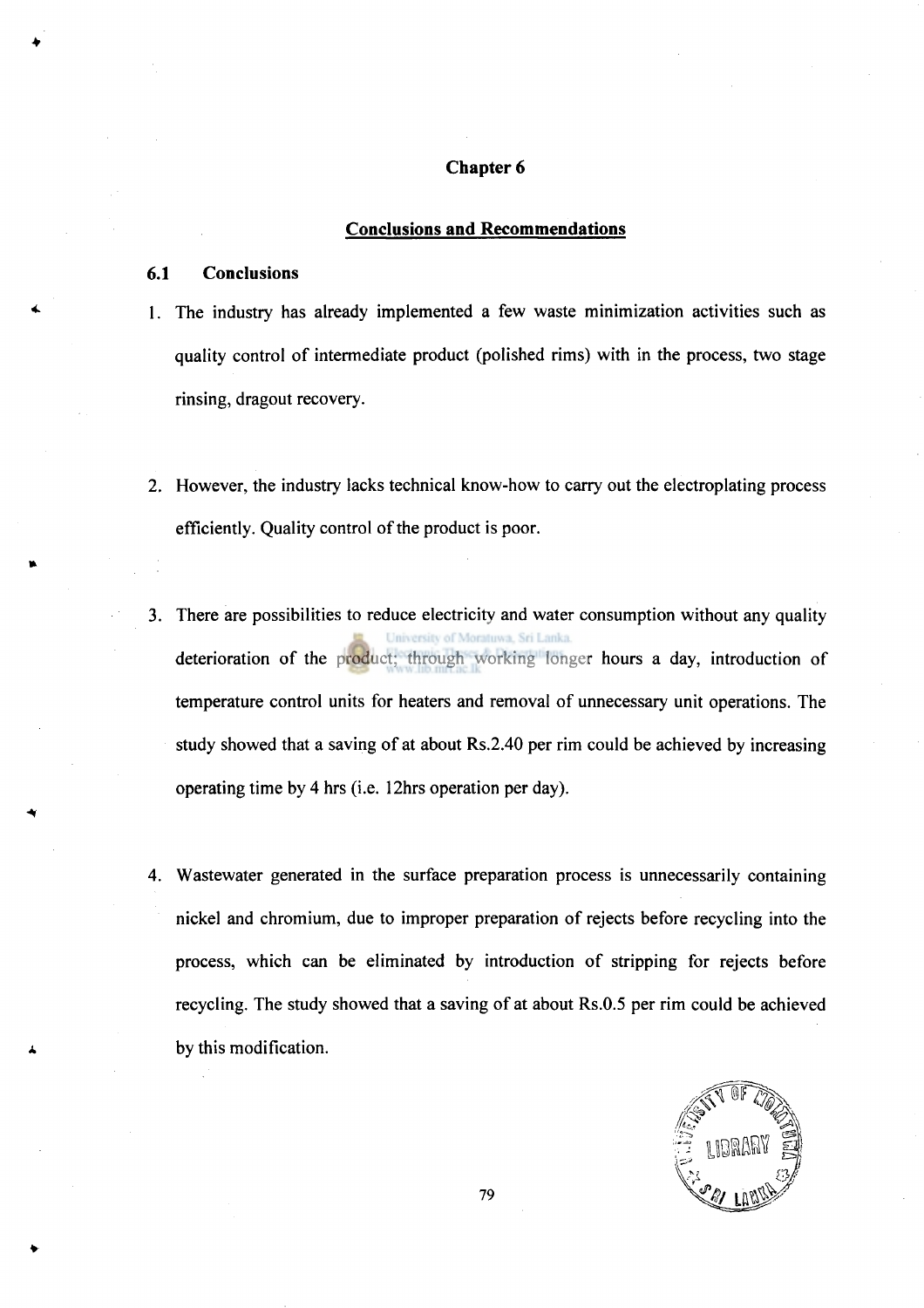- 5. In the wastewater treatment, neutralization should be carried out only as the final step; neutralization before sedimentation of the precipitated nickel compounds re-dissolves them, which results in higher nickel concentrations in the effluent.
- 6. Optimum pH for hydroxide precipitation of nickel and chromium in a mixture is pH 8.

## **6.2 Recommendations**

**1**. The following waste minimization activities can be implemented immediately.

- Introduction of stripping for rejects
- atuwa, Sri Lanka. Introduction of drain boards
- Introduction of temperature feed back control system for heaters
- Introduction of improved process control in Ni plating activity
- Increasing working hours a day.
- 2. Following waste minimization activities may be implemented, while proper quality control procedures such as corrosion resistant test & Adhesion tests are carried out.
	- Omission of unnecessary unit operations
	- Change over to  $Cr^{3+}$  chrome plating solution instead of  $Cr^{6+}$  solutions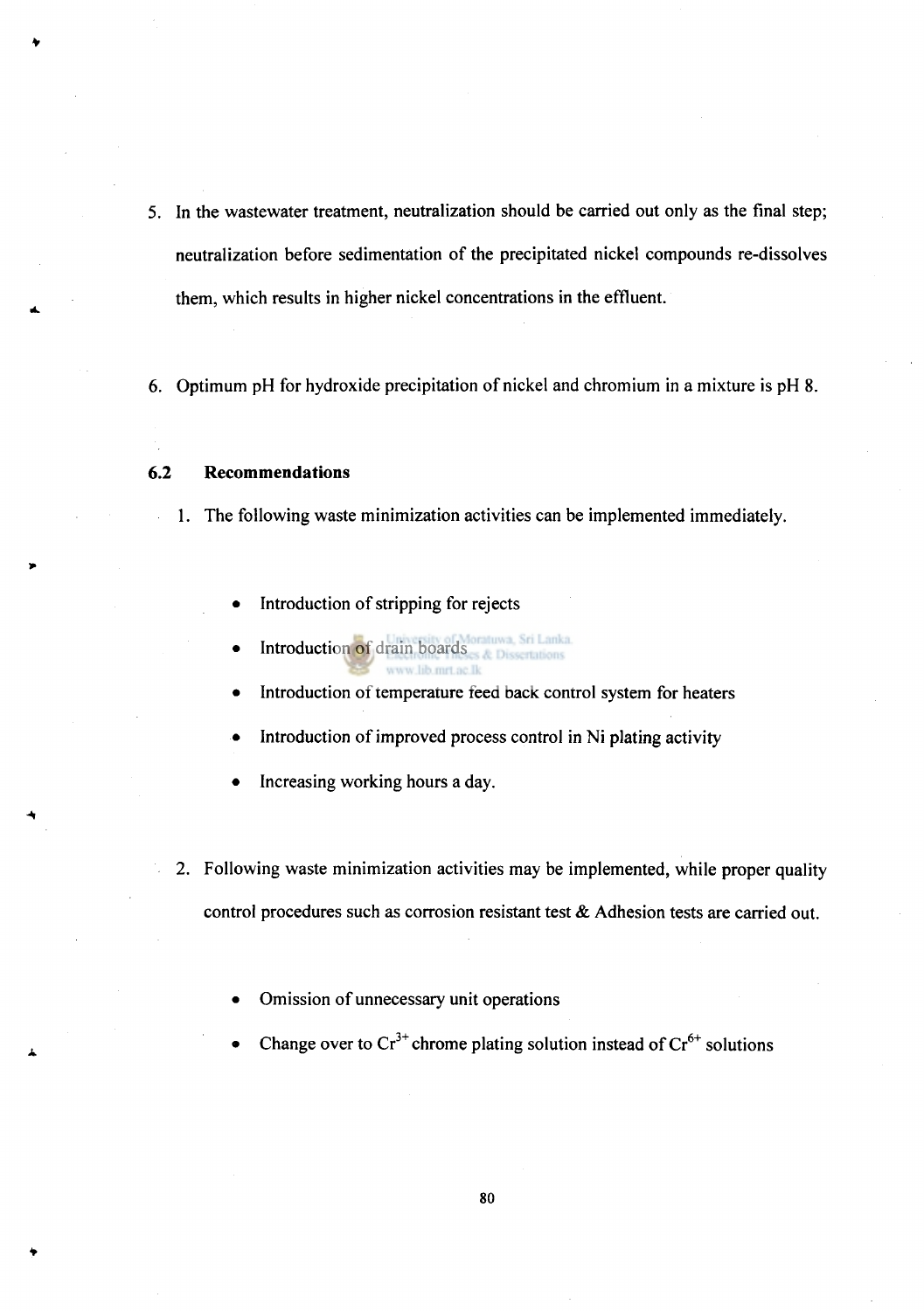- 3. As recommended in the literature unanimously, it is recommended to carryout chromium reduction at pH 3 for minimum of 30 minutes time period after adding the required amounts of **H2SO4** acid and Sodium Meta Bisulphite.
- **4.** It is recommended to test a sample of reduced chromium waste using KI / starch paper or Kl/starch solution before releasing that into Heavy Metal Precipitation Tank in order to check whether any  $Cr^{0+}$  is remaining in that. If the test is positive for  $Cr^{0+}$  recommendation 3 should be repeated.
- 5. It is recommended to carry out nickel and chromium precipitation using NaOH or  $Ca(OH)_2$  at a pH value between 8 – 8.5.



- 6. Sedimentation should be carried out before neutralization of the wastewater
- 7. Sedimentation may be improved using  $Ca(OH)_2$ , or Alum while maintaining the optimum pH for precipitation of the heavy metals present in the wastewater.
- 8. It is recommended to filter Supernatant of the sedimentation tank since even a small amount of suspended material that passes with the supernatant can lead to exceeded heavy metal concentrations in the treated wastewater beyond the allowed discharge standards.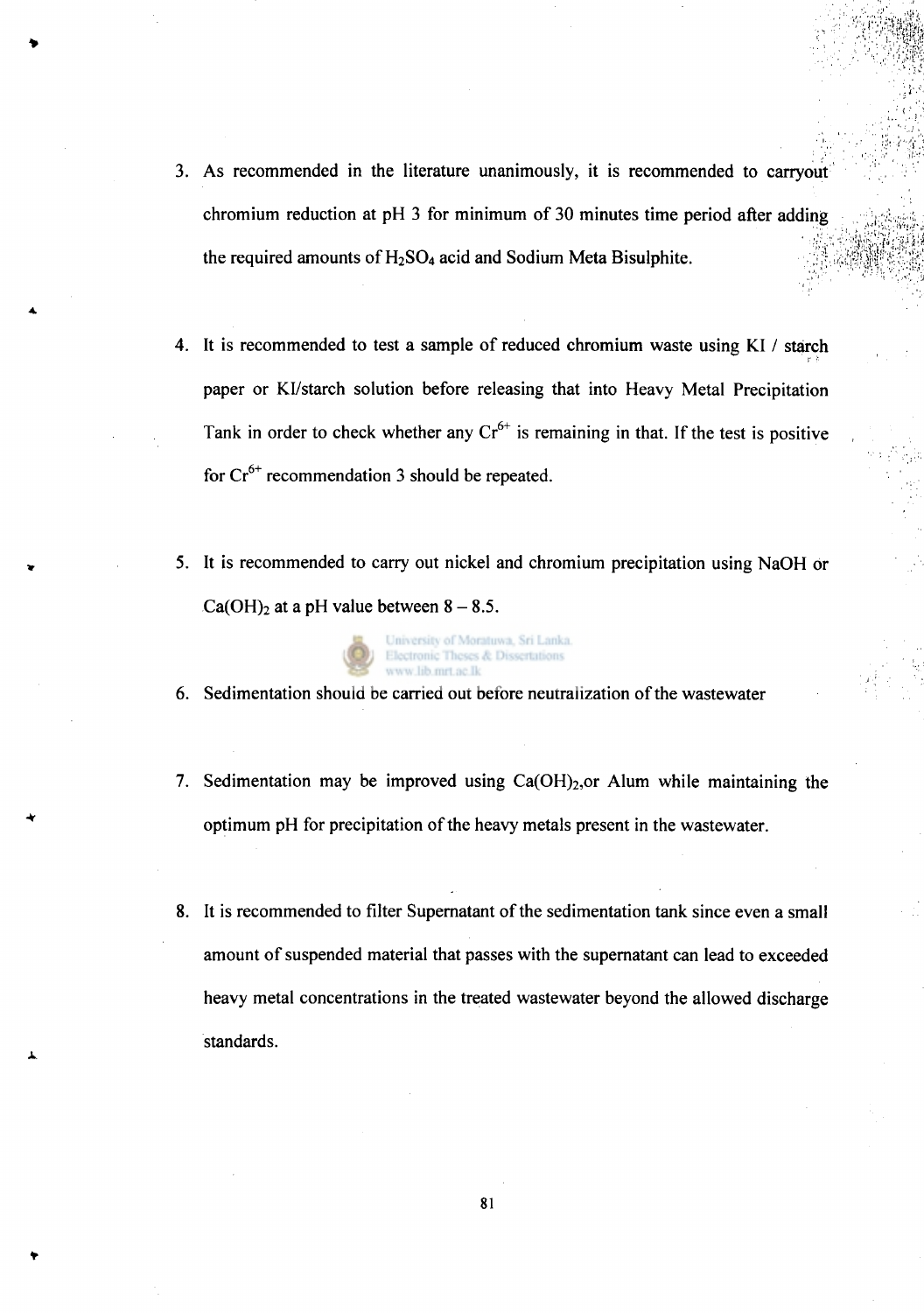### **REFERENCES**

**ANONYMOUS. (1991), Natural Resources of Sri Lanka- Conditions and Trends. A report prepared for the Natural Resources, Science and Energy Authority of Sri Lanka. PP 139.** 

**AREWGODA, M.C. (1986),** *Pollution due to Heavy Metal in the Kelaniya Area,* **in Dissanayaka, C. B. and Gunatilaka, L. (Eds):** *Some Aspect of the Chemistry of the Environment of Sri Lanka,* **pp. 161-164, Sri Lanka Association for the Advancement of Science (Colombo)** 

**ARUN KUMAR, L.C., VINCENT, S., AMBROS, T., (1994), Uptake and Persistence of the Heavy Metal Cadmium in Tissues of the Fresh Water Fish Cyprinnus Carpio Poll. Res. 13(4) : 361-364** 

**BATSTONE, R., SMITH, J.E., and WILSON, D. (1989),** *The Safe Disposal of Hazardous Wastes.The special Needs and Problems of Developing Country. Volume I, World Bank Technical Paper Number 93.* **pp.31 -32, 161- 184, 270-440 The International Bank for Reconstruction and Development the World Bank (Washington D.C)** 

**BMU, (1992),** *A-Z, of Environmental Protection in Germany. A Pocket Book for Technical and Supervisory Staff in Industry, Commerce Education the Media and Administration,* **pp.76, Environmental Information Center (Dusseldrof)** 

**BRIMI, M.A. and LUCK, L.R. (1965) Electrofinishing. American Elsvier Publishing Co. Inc.(New York)** 

**CEA, (1992),** *Industrial Pollution Control Guidelines, No.8, Metal Finishing Industry,* **pp. 1-21, Central Environmental Authority. Ministry of Environmental and Parliamentary Affairs, Sri Lanka (Colombo)** 

**CRITENDEN, B. and KOLACZKOWSKI, S. (1995),** *Waste Minimization A Practical Guide.* **Institution of Chemical Engineers, Rugby ,U.K..**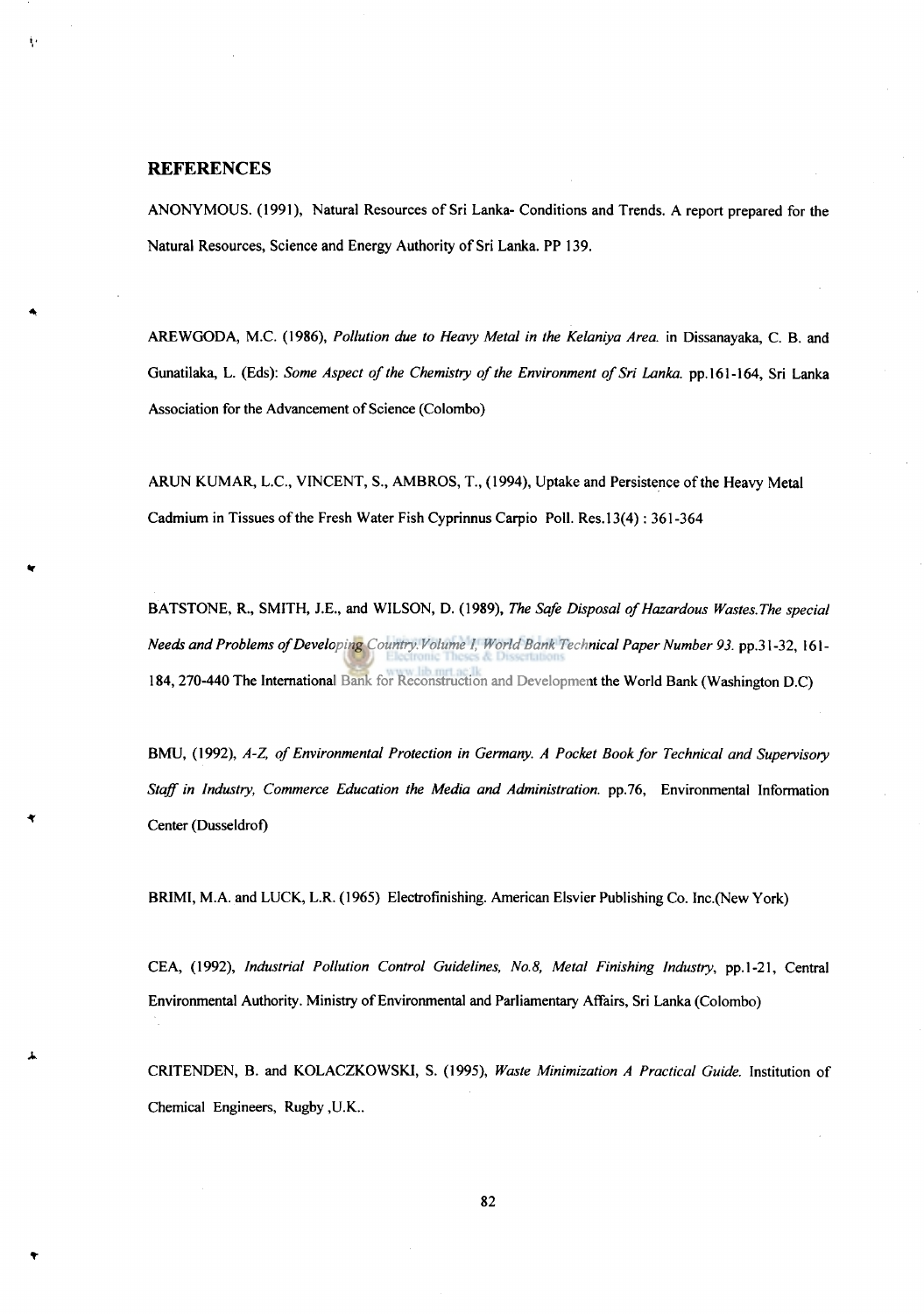**DALLINGER, R., PROSSI, F., SEGNER, H. and BACK, H. (1987), Contaminated Food and Uptake of Heavymetals in Fish: A review and proposal for further Research.** *Oeceologia* **73 P91-98.** 

**DUFFY, J.I., (1981),** *Electroplating Technology - Recent Developments* **ppl81-188, Noye s Data Corporation Park Ridge New Jersey USA.** 

**EPA, (1980),** *A n exposure and risk assessment for zinc* **pp. 180, Environmental Protection Agency** 

**FISH, R.A. (1977),** *Toxic and Other Hazardous Waste* **Publication No ICP/CEP 402 (CVIII), World Health Organization Regional Office for Europe (Copenhagen).** 

**GREENBERG, A.E., CLESCEN, L.S. and EATER, A.D. (1992),** *Standard Methods for Examination of Water and Waste Water 18th Edition* **pp.3-1 to 3-18, American Public Health Association and American Water Works** 

**Association (Washington)** 



**HIRST, J. M. and ASTON, A.S.R. (1983), Behaviour of Copper, Zinc, Iron and Manganese during Experimental Resuspension and Reoxidation of polluted Anoxic Sediments.Estuarine, Coastal and Shelf Science, 16, 549 -558** 

**JICA (1997),** *Study on Industrial Sector Development (Electroplating and Waste Water Treatment in the Democratic Socialist Republic of Sri Lanka),* **Tokyo, Japan.** 

**JORGENSON S.E., (1979),** *Industrial Wastewater Management,* **Elsvier Publishing Co. Inc (New York) USA.** 

**KUHN, A.(19??)** *Industrial Electrochemical Processes,* **American Elsvier Publishing Co. Inc (New York)** 

**LECKIE, J.O.,and JAMES, R.O.(1974) Control Mechanisms for Trace Metals in Natural Waters. In A. J. RUBINS (Ed.)** *Aqueous Environmental Chemistry of Metals.* **Ann Arbor Science Michigan p. 1.**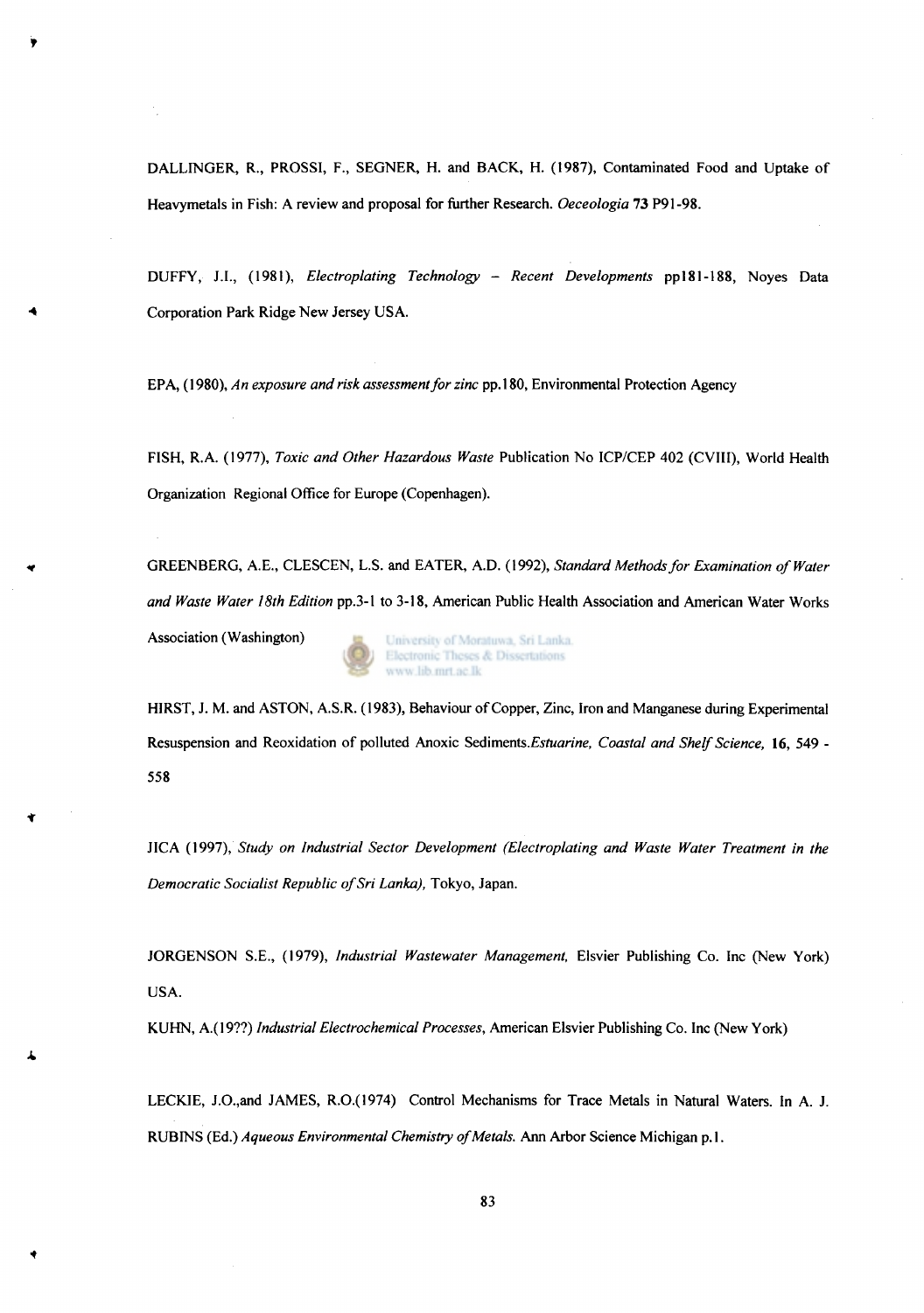**METELEV, V.V., KANAVEV, A.I. and DZASOKKOVA, N.G. (1983), Water Toxicology P 86, Amerind Publishing Co. Pvt. Ltd., (New Delhi)** 

**MENDIS, S. (1986),** *The significance of Trace Elements in Human Health* **in Dissanayaka, C.B. and Gunatilaka, L. (Editors):** *Some Aspect of the Chemistry of the Environment of Sri Lanka* **pp.25-138, Sri Lanka Association for the Advancement of Science (Colombo)** 

**MEPA, (1991),** *The United Nations Conference on Environmental and Development.* **Sri Lanka National Report, Ministry of Environment & Parliamentary Affairs, Sri Lanka (Colombo)** 

**MILLER, A., (1970), Carcinigenesis by chemicals: An overview- G.H.A. Clawes Memorial Lecture, Cancer Research., 30, P559-579.** 

> University of Moratuwa, Sri Lanka. Electronic Theses & Dissertations

PASSOW, H., ROMSTEIN, A., and CLARKSON, T.W. (1961). The General Physiology of Heavy Metals. *Pharmacology Rev.* **13 pp 185-225** 

**PLETCHER DEREK (1982), Industrial Electrochemistry pp. 172-199, Chapman and Hall Ltd., London** 

**PONNAMBALAM, M. (1986),** *Chromium in the Environment - survey* **pp.65-78, in Dissanayaka, C.B. and Gunatilaka, L. (Editors):** *Some Aspect of the Chemistry of the Environment of Sri Lanka.* **Sri Lanka Association for the Advancement of Science (Colombo)** 

**RUNE LONNGREN (1992), Institutional approaches to chemicals control - A historical overview P99, 166, The National Chemicals Inspectorate, Sweden.** 

J.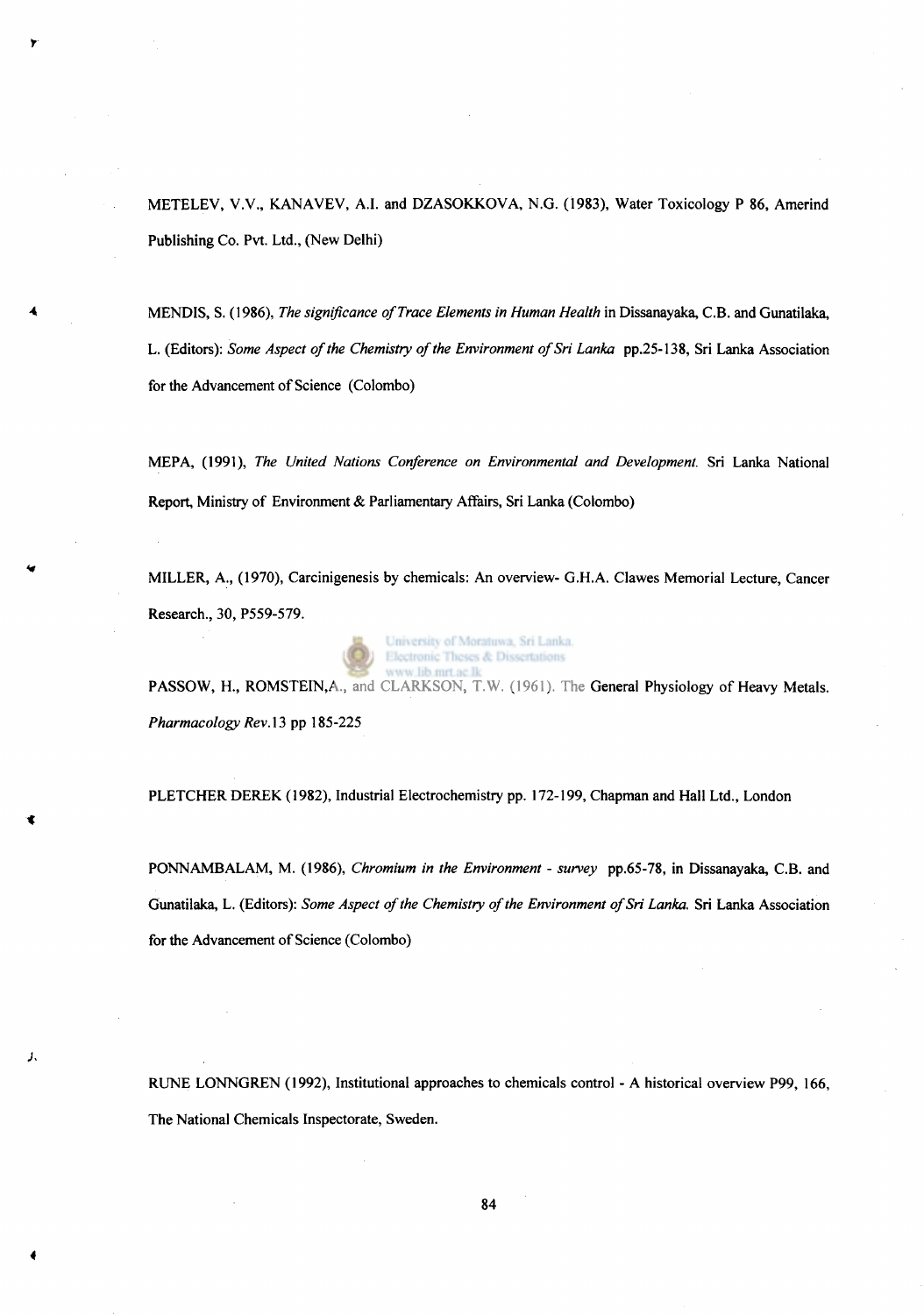**STEWART, E. (1989),** *Chemical Analysis of Ecological Materials* **pp.31, Second Edition Blackwell Scientific Publications (Oxford)** 

**SUSSES, M.J., and HUISMANS, J.W., (Eds):(1983), Management of Hazardous Waste, Policy Guidelines And Code of Practice, WHO office for Europe, Copenhagen.** 

**SUNIL, P.P. (1976),** *The Heavy metals Science Report* **pp.279-283, National Environmental Engineering Research Institute, India (Nagpur)** 

**TONDON, O.N., (1984)** *Hand Book of Electroplating, Anodizing and Metal Treatments,* **Small Industry Research Institute, Delhi.** 



 $\overline{t}$ 

J.

4

**UN, (1987),** *State of the Environment in Asia and Pacific Volume II* **pp.274-275, United Nations, Economic and Social Commission for Asia and the Pacific Bangkok, (Thailand)** 

**UNEP (1991) Audit and Reduction Manual for Industrial Emission and Waste, Technical Report Series No7, Industry and Environment office, France.** 

**WHO, (1996).,** *Guidelines for Drinking Water Quality (Vol.1) Rcommendations,,* **pp.213,312 World Health Organization (Geneva)** 

**WHO, (1988),** *Chromium - Environment Aspects, Environmental Health Criteria 61* **pp.49-69, IPCS International Programme on Chemical Safety. World Health Organization (Geneva)** 

**WHO, (1991).,** *Nickel - Environmental Aspects, Environmental Health Criteria 108* **pp.49-79, IPCS**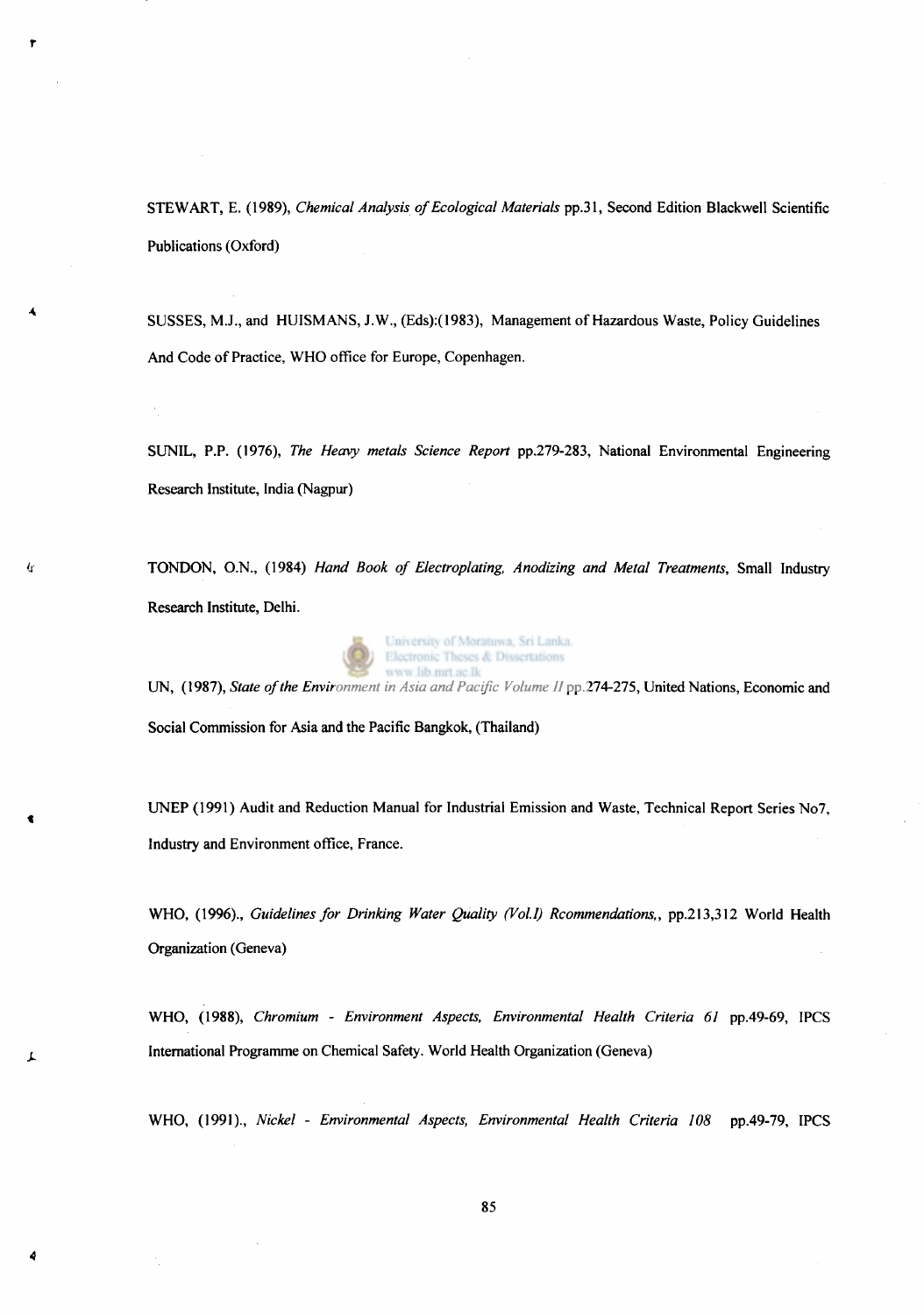**International Programme on Chemical Safety, World Health Organization (Geneva)** 

**WHO, (1996),** *Fundamentals of Applied Toxicology, The Nature of Chemical Hazardous,* **pp.81-88,International programme on Chemical Safety, World Health Organization (Geneva)** 

**ZABEL, T.F. (1993)., Diffuse sources of pollution by Heavy Metals.** *J. IWEM.,* **7, 513-520** 



University of Moratuwa, Sri Lanka. Electronic Theses & Dissertations www.lib.mrt.ac.lk